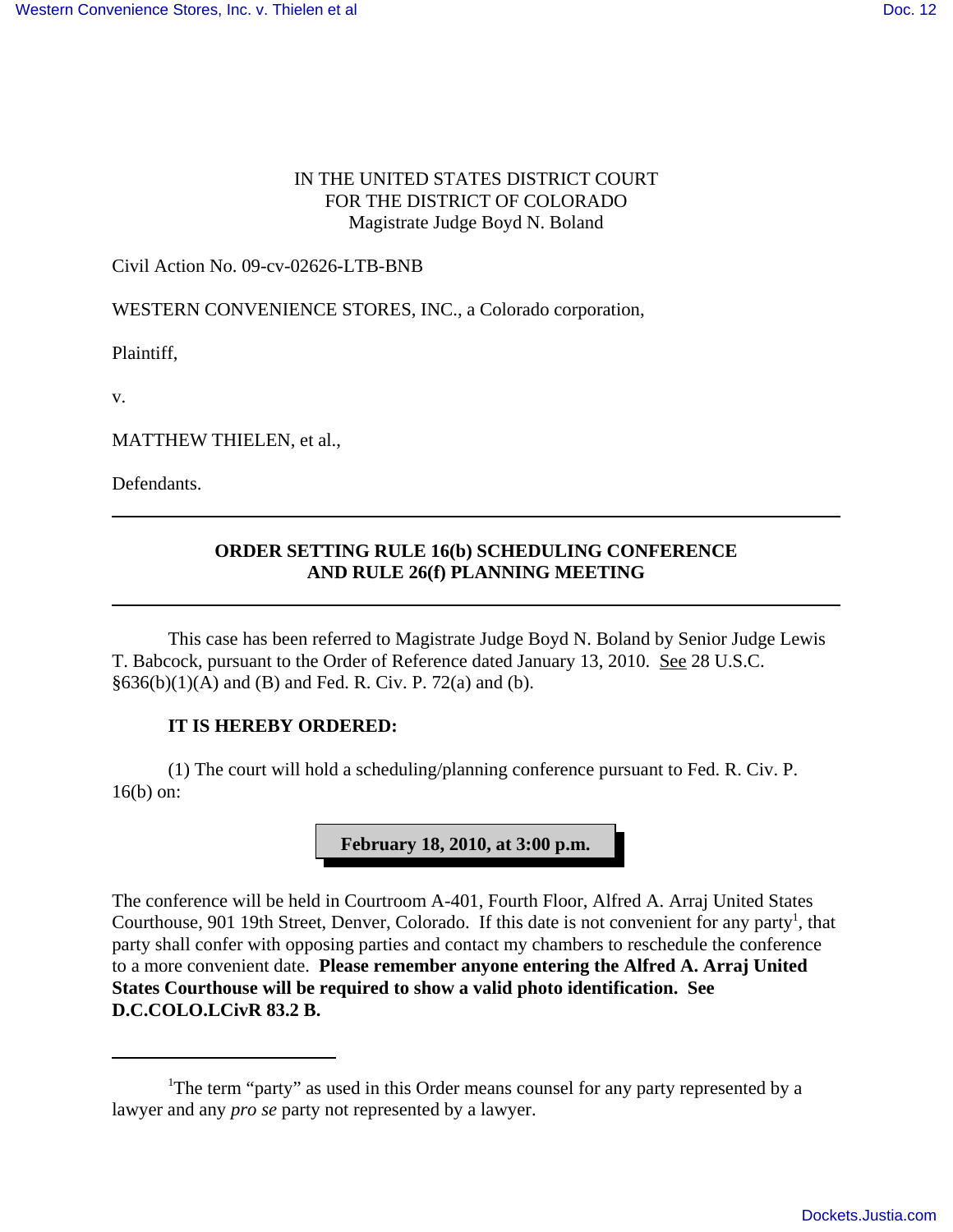A copy of the instructions for the preparation of a scheduling order and a form of scheduling order can be downloaded from the court's website at www.co.uscourts.gov/formsframe.htm. (Click on "Civil Forms" in the blue box at the top of the screen and scroll down to the bold hearing "Standardized Order Forms"). Parties shall prepare the proposed scheduling order in accordance with the court's form. **Please note that the form of scheduling order was modified on December 1, 2009. Parties are directed to use the modified form.**

The parties shall submit their proposed scheduling order, pursuant to District of Colorado Electronic Case Filing ("ECF") Procedures V.L, including a copy of the proposed scheduling order in a WordPerfect or Word format sent via e-mailed to Boland Chambers@cod.uscourts.gov, all as required by ECF Procedure V.L. 2(a) and (b), on or before:

**February 11, 2010**

Attorneys and/or parties not participating in ECF shall submit their proposed scheduling order on paper to the Clerk's Office. However, if any party in the case is participating in ECF, it is the responsibility of that party to submit the proposed scheduling order pursuant to the District of Colorado ECF Procedures.

The plaintiff shall notify all parties who have not yet entered an appearance of the date and time of the scheduling/planning conference and provide a copy of this Order to those parties.

(2) In preparation for the scheduling/planning conference, the parties are directed to confer in accordance with Fed. R. Civ. P. 26(f) on or before:



The court encourages the parties to meet face to face, but if that is not possible, the parties may meet by telephone conference. All parties are jointly responsible for arranging and attending the Rule 26(f) meeting.

During the Rule 26(f) meeting, the parties shall discuss the nature and basis of their claims and defenses and the possibilities for a prompt settlement or resolution of the case; make or arrange for the disclosures required by Rule 26(a)(1); and develop their proposed scheduling/discovery plan. The parties should also discuss the possibility of informal discovery, such as conducting joint interviews with potential witnesses, joint meetings with clients, depositions via telephone, or exchanging documents outside of formal discovery.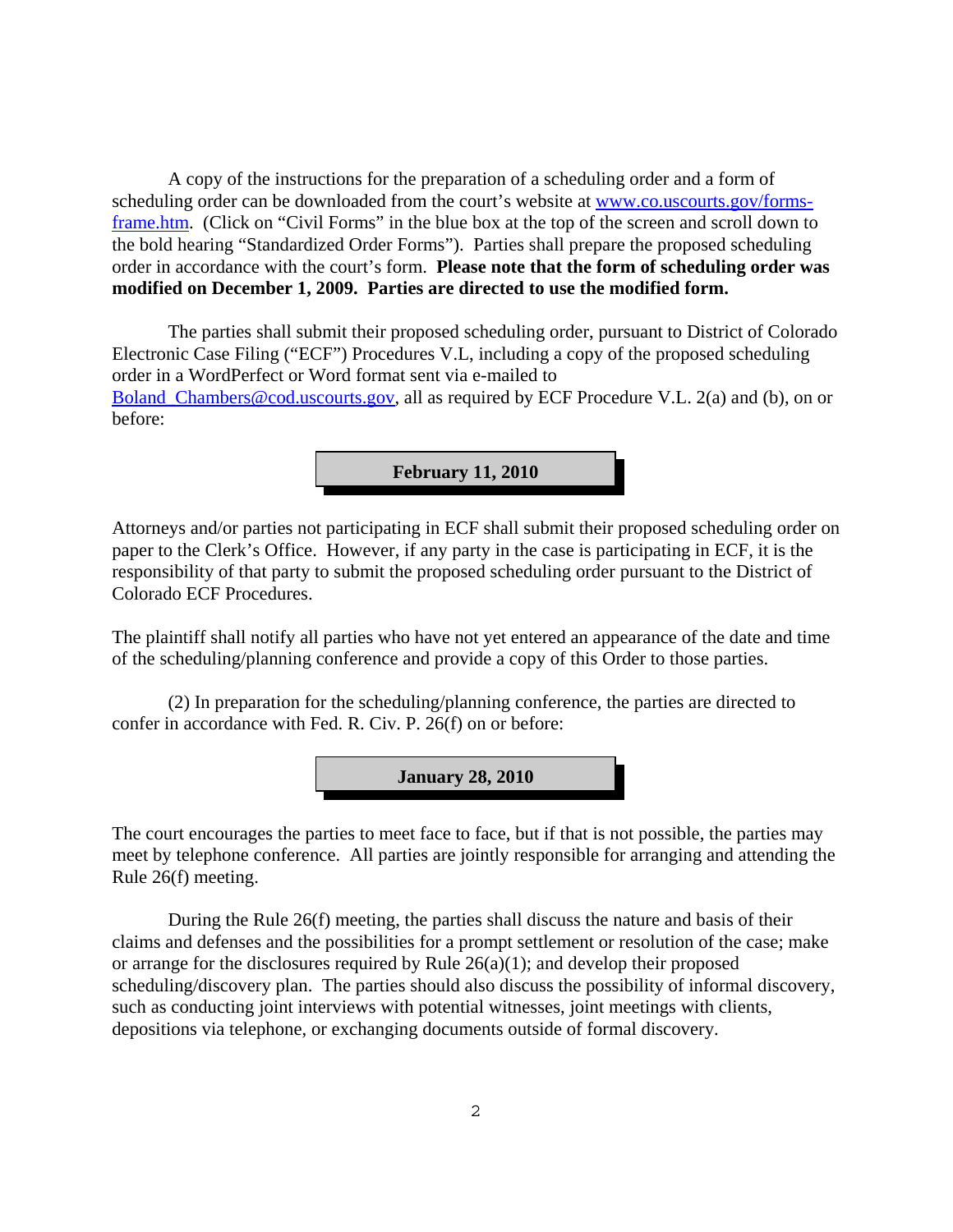In those cases in which (i) the parties' substantive allegations involve extensive computer-generated records; (ii) a substantial amount of disclosure or discovery will involve information or records in electronic form (i.e., e-mail, word processing, databases); (iii) expert witnesses will develop testimony based in large part on computer data and/or modeling; or (iv) any party plans to present a substantial amount of evidence in digital form at trial, the parties shall confer regarding steps they can take to preserve computer records and data, facilitate computer-based discovery, resolve privilege issues, limit discovery costs and delay, and avoid discovery disputes relating to electronic discovery. The parties shall be prepared to discuss these issues, as appropriate, in the proposed scheduling order and at the scheduling/planning conference.

These are the minimum requirements for the Rule 26(f) meeting. The parties are encouraged to have a comprehensive discussion and are required to approach the meeting cooperatively and in good faith. The parties are reminded that the purpose of the Rule 26(f) meeting is to expedite the disposition of the action, discourage wasteful pretrial activities, and improve the quality of any eventual trial through more thorough preparation. The discussion of claims and defenses shall be a substantive, meaningful discussion.

The parties are reminded that pursuant to Fed. R. Civ. P. 26(d) no discovery shall be sought prior to the Rule 26(f) meeting.

(3) The parties shall comply with the mandatory disclosure requirements of Fed. R. Civ. P.  $26(a)(1)$  on or before:



Counsel and parties are reminded that the mandatory disclosure requirements encompass computer-based evidence which may be used to support claims or defenses. Mandatory disclosures must be supplemented by the parties consistent with the requirements of Fed. R. Civ. P. 26(e). Mandatory disclosures and supplementation are not to be filed with the Clerk of the Court.

(4) This matter also is referred to Magistrate Judge Boland for settlement purposes and with the authority to convene such settlement conferences and direct related procedures as may facilitate resolution of this case. The scheduling/planning conference on February 18, 2010, is not a settlement conference, and no client representative is required to appear. Nonetheless, to facilitate an early evaluation of the possibility of settlement, the parties shall e-mail a Confidential Settlement Statement in PDF format to Boland\_Chambers@cod.uscourts.gov on or before **February 11, 2010**. This statement shall briefly outline the facts and issues in the case and the possibilities for settlement, including any settlement authority from the client. Attorneys